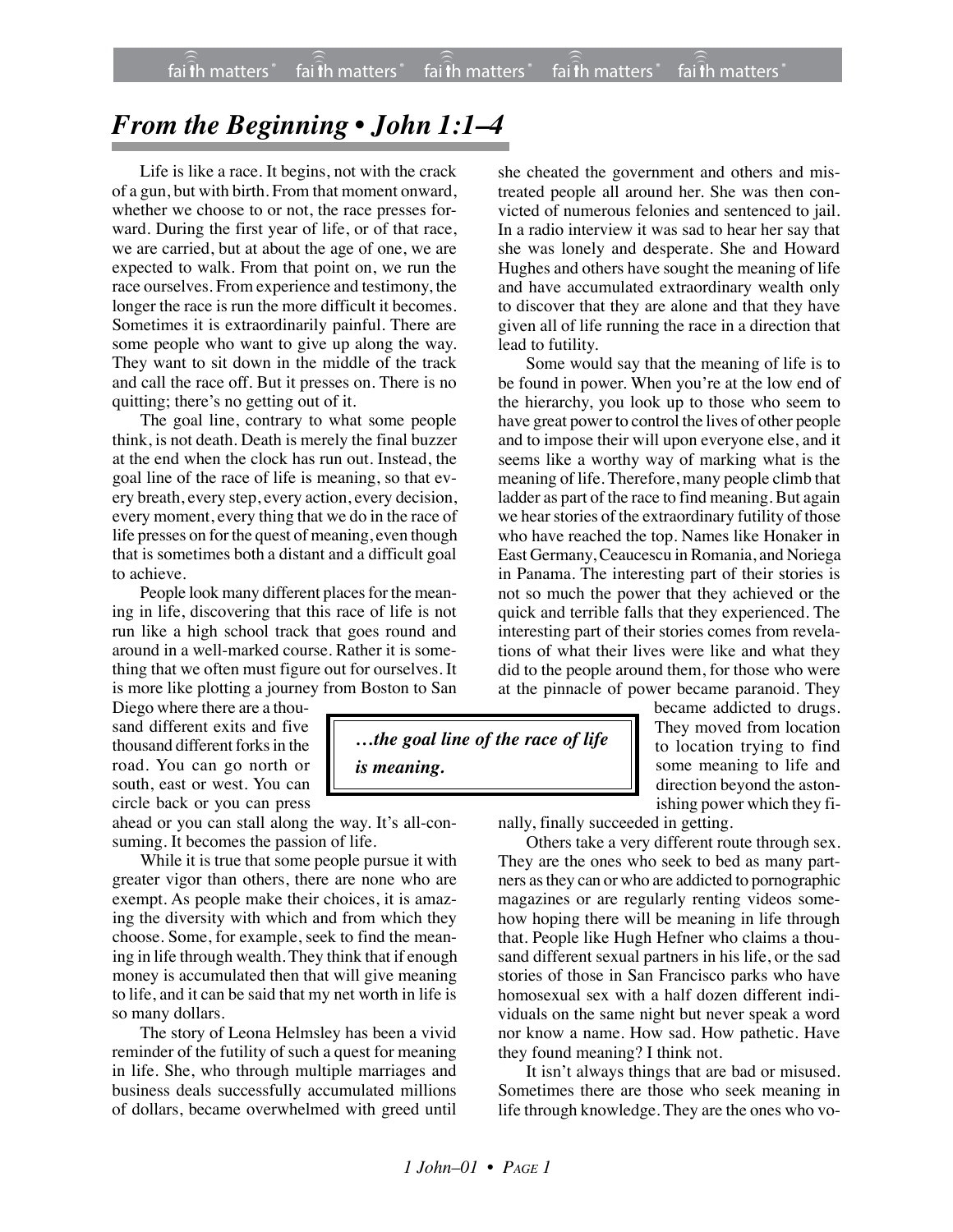raciously consume all the information that's in the media and are up to date on all the books and are scholarly in their research. They're the ones who sometimes accumulate degree after degree only to find out, as is the inevitable discovery of those who get great knowledge, that they know so very little. It is said that even the brightest and most knowledgeable people in all the world have far less than one percent of the knowledge that is available. It is like trying to drink up the sea; it is something that simply can never be done.

There are those who seek to find meaning in the world of drugs and alcohol. These people want to escalate the pleasures of life or escape the pains of life. You know well the testimony of those whose lives have been stolen with needles and joints and with bottles and with pipes who will say that it is not the way to find the meaning of life nor is it the route that ought to be run.

The quest for the meaning in life through sex and through knowledge and through drugs and through power, through money and through all the things that we sometimes think are so modern is as ancient as ancient can be. Even in AD 90 all of the same routes were being taken. There is nothing unusual about the times in which we live.

It is no wonder that an old man in ancient times got excited because he was convinced that he had the answer. It was John who wrote in his first epistle that the ultimate meaning to life, the ultimate meaning, is to be found in fellowship with God and one another. If he was right, he had made an astonishing discovery for he claimed it to be the exclusive way that human life can have meaning. If he was wrong, he was simply another philosopher who was running down a dead end street. I think we ought to hear him out and decide for ourselves.

In I John chapter 1 we read:

*That which was from the beginning, which we have heard, which we have seen with our eyes, which we have looked at and our hands have touched - this we proclaim concerning the Word of life. The life appeared; we have seen it and testify to it, and we proclaim to you the eternal life, which was with the Father and has appeared to us. We proclaim to you what we have seen and heard, so that you also may have fellowship with us. And our fellowship is with the Father and with his Son, Jesus Christ. We write this to make our joy complete.*

He doesn't tell us at first what he's talking about. He's going to get to that later. He starts out by explaining that whatever it is that gives meaning to human life has been around since before humans were around. "That which was from the beginning," and you obviously ask, what's the beginning? What's he talking about? Is he talking about the beginning of humankind or is he talking about the beginning of the earth or maybe he's referring to the beginning of the universe or maybe he's talking about the beginning of time.

John would say, any beginning you want to choose, any beginning at all. You name it. You choose it. Whatever beginning you select, the meaning of life was already. It existed before the beginning came.

When I was fourteen years old, although I was not old enough to drive, I bought my first car. \$55.00 – a big investment, at the time. Of course, when I was fourteen that was worth a lot more than it is now. It was a 1941 Plymouth coupe, great car. I wish I had it today. It would be worth a whole lot more than \$55. It was a good car; it started. It was not perfect; it didn't stop. There were no brakes that worked. Because I wasn't old enough to drive, someone else had to drive it home for me. That was something of an exciting adventure all of its own without any brakes that would work. When we got it home, it was parked next to my parents' home, the house where I grew up, in an adjacent field. I would slowly drive it around into the driveway, being careful that I would not build enough speed to need brakes in order to get it into the garage so I could work on repairing it.

Now at the time I knew very little about automobiles. At first I didn't even know how to start this thing. It had a key that you turned on, but the starter was a plunger type thing that was above the accelerator. You had to work that with your toe. Then, with your heel, you would adjust the accelerator and with your left hand you would adjust the choke. But it started. I would get it started and move it back and forth, but when it came time to fix the brakes I had a lot of learning to do.

I bought a motor manual. I bought some tools. I talked to a friend of the family who knew a lot about cars and he told me some of the steps that I needed to do. I went to a rental place and rented a wheel puller to pull off the wheel drum. The problem was in the back brakes. I rebuilt the brake cylinders, put new pistons in and all of that and it worked. I mean, I fixed it. It was great. It took quite a bit of time and, unfortunately, by the time I was able to get the car to stop, it would no longer start which created a whole new project at the other end of the car.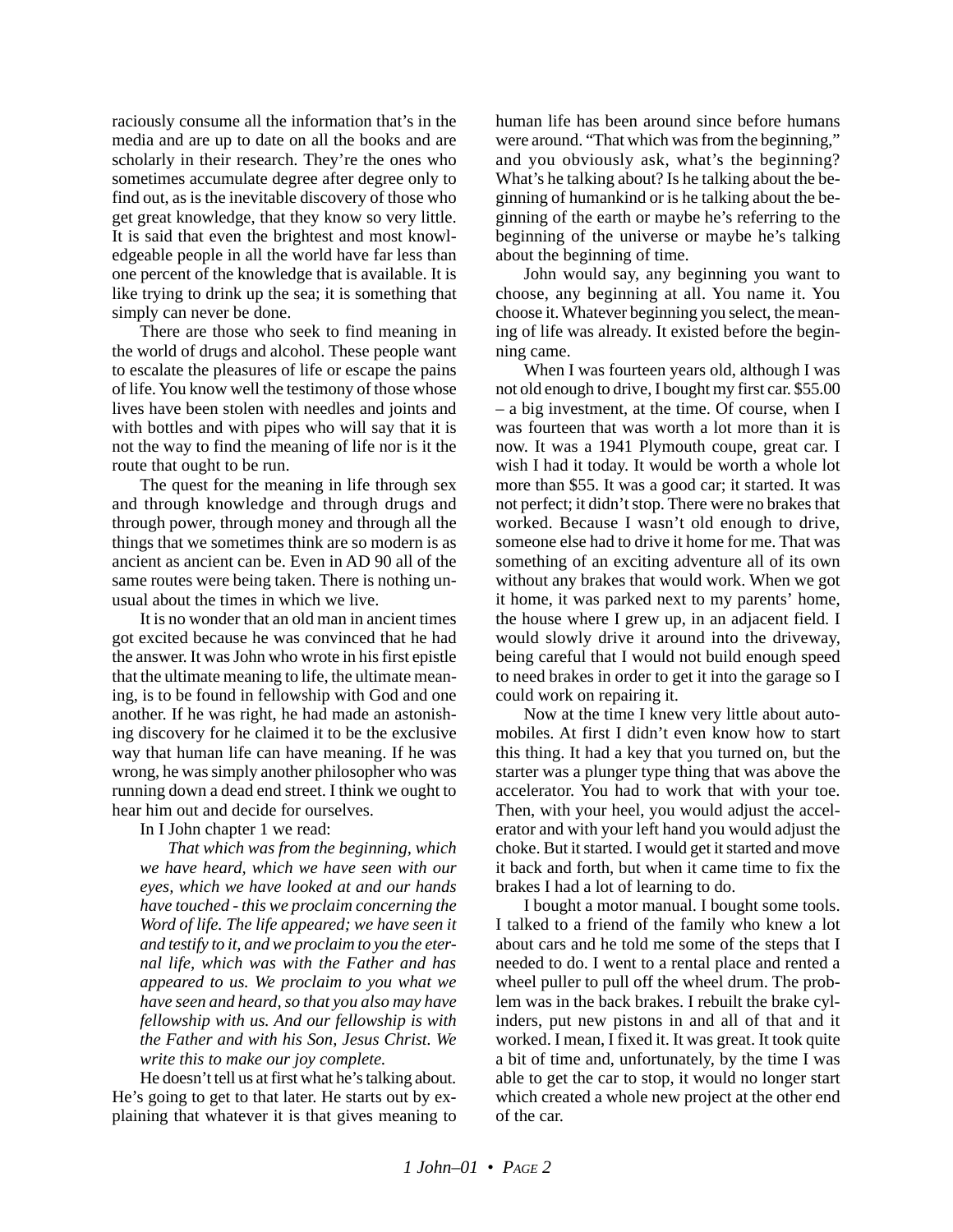So again I went to the motor manual and my friend and over a number of weeks I replaced and set the points and put in new plugs. I tried to guess, since it wouldn't start, what the timing should be and ran the battery down so that it was completely dead. I didn't have a battery charger so when my parents weren't around I got their car, which had a 12-volt battery, with this car, which had a 6-volt battery. It wouldn't start, but I'll tell you it sure did turn over great! Nothing that I could do seemed to work so I got someone to push me, thinking maybe I could jump-start it. We weren't real successful in this other than having his bumper go over my bumper and smash in the deck lid in the back of the car, but we did get it back in the garage. Nothing would get that thing started.

After all this frustration, one day my father was on his way somewhere and walked out of the house and into the garage, and he said, "You want some help?" Now I was 14. He was an old man. He was 46 at the time. Old! And I knew he knew nothing about cars. I mean, how could he possibly know what I knew? I had never seen him work on a car. My father would trade in his car when the tires got worn. But I wanted to be nice to him, though I knew he could not help me, and so, partially out of courtesy and partially out of desperation, I said, "Sure, why not?"

He walked over to the car, looked at this little engine in this huge compartment underneath the

hood, and said, "You need to connect the ground wire and the distributor."

I didn't say anything. I waited till he left. I was sure it wouldn't work, but I'd tried everything else. So I tried it, and low and behold, that thing started right up! That amazes me to this day. I think it is probably the only thing he knew about cars.

Now the interesting thing is, he knew that when I was out there smashing the thing up, spending all my money, when I was replacing the plugs and the points, when I was there with the booster cables, when I was there wrecking the deck lid of the car. He knew it before I did any of those things. He knew it before I bought the car. He even knew it before I was born. I am wasting all this time and he had the answer from before the beginning.

And that's what John is saying here. Before the

beginning, any beginning you want to choose. Here's the answer, the answer to the meaning of life. While people are going up this road and down that road and spending all their time and all their money and wasting their lives the answer already was.

Okay, you say. From the beginning. What are we talking about here? This is what I proclaim to you concerning the Word of life. The Word of life? What is that? Well, a Greek probably wouldn't have asked the way we would ask, "What is this Word of life that is from before the beginning?" The term in Greek is logos. The term means word, but that's an inadequate translation. It's meaning. It's a comprehensive notion. It's all of the meaning of life; it's the understanding; it's the knowledge; it's everything that makes life what it is.

Actually, we've brought that over into English, so in college you sign up for a zoology course. The word zoology uses the Greek word logos, which means to discover the information and the meaning of animal life. Or you take a biology course, which is a study of the meaning of living organisms. We use the word chronology, which is the meaning of time, or theology, the meaning of God, or sociology, the meaning of society, or psychology, which is the meaning of the mind. But all of these words use logos, which the Greeks would say was the meaning, all of those meanings, all of them brought together in the meaning of human life itself.

*The term in Greek is logos. The term means word, but that's an inadequate translation. It's meaning. It's a comprehensive notion. It's all of the meaning of life; it's the understanding; it's the knowledge; it's everything that makes life what it is.*

Now put it together. That which was from the beginning, this we proclaim concerning the logos of life. "Now wait a minute!" the Greeks say, shouting down through the centuries. The logos? Oh yeah, well that's a concept that is riddled all through the writings of our ancient philoso-

phers, but the logos, that's a notion, that's an idea, it's a concept, it's a dream, it's an abstract. It's not real; there are no logos. I mean, it doesn't actually exist, it's just something that philosophers and people have thought up, that which is comprehensive to give meaning to all truth and all of life.

"Not so," John says. The logos are real. We have heard; we have seen with our eyes; we have looked and our hands have touched; the life appeared and we have seen it and testify to it and we proclaim to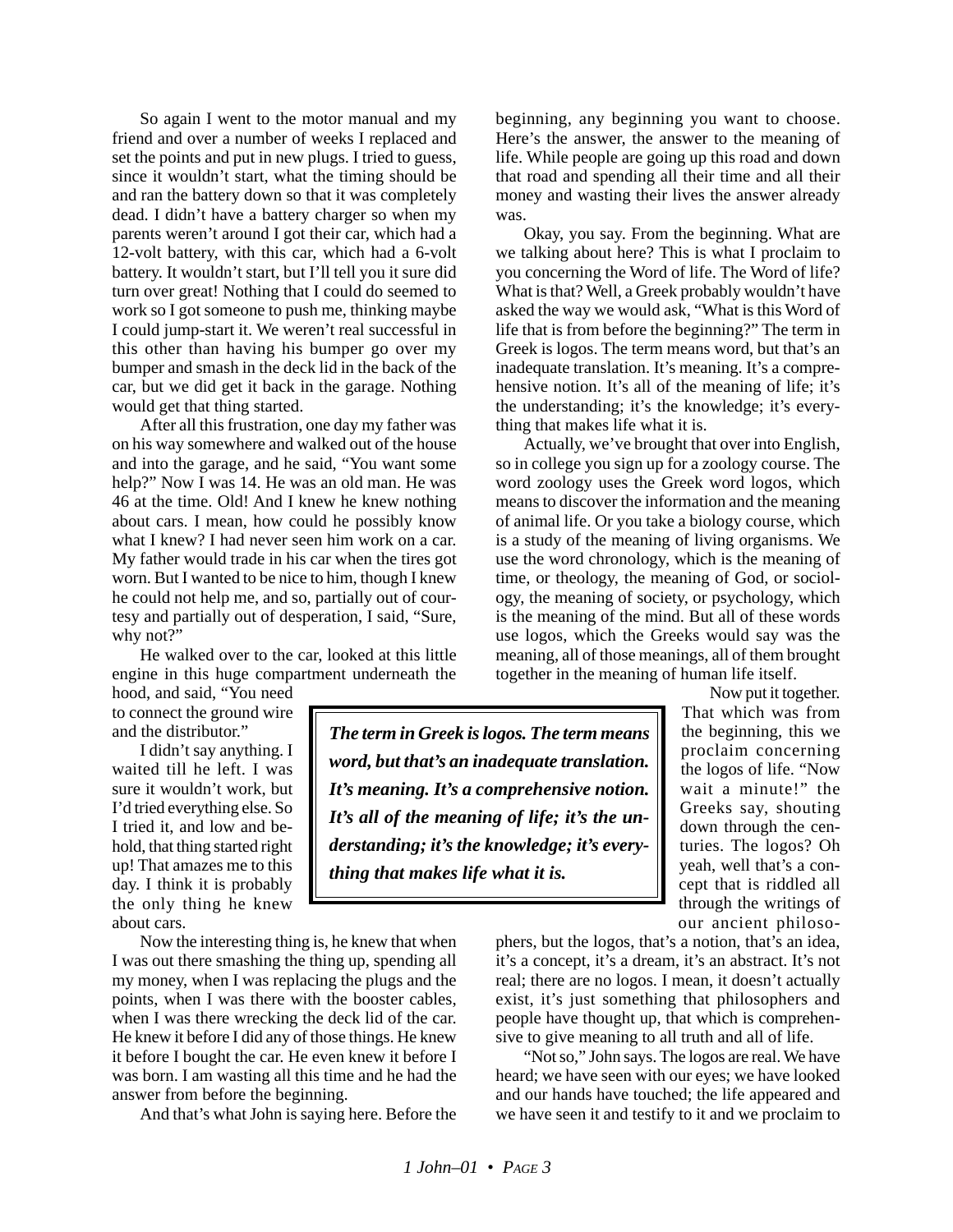you the eternal life which was with the Father and has appeared to us. And we are here talking about something either very significant or very stupid.

No Greek had ever seen the logos. No Greek had ever thought the logos could be seen. But here is John, saying that the logos - the meaning to life, that which can do for us everything that power and knowledge and sex and drugs and everything and far more could never do - the logos is real. Not a philosopher's idea, not a dreamer's scheme, not imagination but something seeable and hearable and touchable, and this is the testimony, an eye witness, a real logos.

In 1967 Charleen and I moved to Colorado. At that time the usual way to go west out of Denver to the western slope or to ski areas like Breckenridge and Vail and Aspen was on U.S. Highway 6 which goes over Loveland Pass. Loveland Pass is a wonderful place to go, especially in the summer time. A lovely place to go if you don't like trees or things like that because there is just nothing there. In the wintertime it is not a lovely place because it is very risky. You can slide off the road into deep snow. They find you in the spring, but by then it is too late. You can be stopped along the way in the middle of a blinding snowstorm that was not forecast. Sometimes the State Police have closed the highway, or they say you have to put on chains and you don't have those chains. It's scenic, but it's scary. We have driven it many times - over Loveland Pass to the western slope of Colorado.

In the mid and late 1960's when we lived in Denver, the Denver Post and Rocky Mountain News often had articles about an idea, a scheme, a notion, a dream, a plan. It was to cut a tunnel underneath the mountain, and I remember the controversy. There were editorials and there were articles and there were hearings. There was controversy between the state of Colorado and the Federal government about funding. There were arguments galore from engineers on whether the technology was in place to do this.

It was not until some years later, long after we had moved away from Colorado, that we were back there on a trip and drove west out of Denver. The highway was no longer Highway 6 but now Interstate 70. Driving along I was caught by surprise to discover that, rather than taking the elevated road up to Loveland Pass, we went into a tunnel, 8,960 feet long, the Eisenhower Memorial Tunnel. It's real. It is no longer a dream, no longer a scheme, no longer somebody's idea, no longer a point of controversy. It's there. I've seen it. I've driven it. I've experienced it. It's real. And it's a whole lot better and a whole lot more in terms of safety and speed than Loveland Pass ever could be.

And that's kind of what John is here saying. The logos are real. You don't any longer have to take the scary way. You don't any longer have to take the dangerous way. It's no longer just a notion or scheme. This logos is real. "The life appeared; we have seen it and testify to it, and we proclaim to you the eternal life, which was with the Father and has appeared to us."

What John is here doing is building up to the answer that speaks to the meaning of all of life. He has said that the way to meaning is through fellowship, which was from the beginning, an answer that always was. He is saying that the answer is in the logos and the logos are real. He has seen it for himself. He has touched it. And as he moves up to his major point we kind of struggle and think, this is getting kind of technical. How do we understand all of this? And there's a temptation to mentally shut off until we realize that what here he is talking about is the meaning of life. We may shut off when we are talking about the schedule for next Tuesday, or about whether to take a pill or pay a bill, but when we are talking about the essence of life, what it's all about, we need to diligently listen. We must listen when he says, "We proclaim to you what we have seen and heard, so that you also may have fellowship with us. And our fellowship is with the Father and with his Son."

And then he reaches the highest point of all, Jesus Christ. It is Jesus Christ who gives meaning to life. The ultimate meaning to life is through this gate of fellowship. The Greek word is koinonia; it means common. It's that which is held in common.

In the 1960's and 70's, especially in Europe, there was a lot of existential literature that was written. Much of it was from France, some of it was from the United States, a lot of plays, a lot of things that you may have read and been touched by. What the existentialist was saying is that there is a quest, a human desire for a shared experience in life and people spend all of life trying to grab hold of that, except most existentialists say all of life ends up in desperation and futility because it can't be done. So what we do is try to have life in common with somebody else. We try to have friendships; we try to have partnerships; we try to have marriages. We try to do all of these things to somehow experience that we are not alone, that we don't stand as an island to ourselves. And we discover from our own experience and from those who analyze human ex